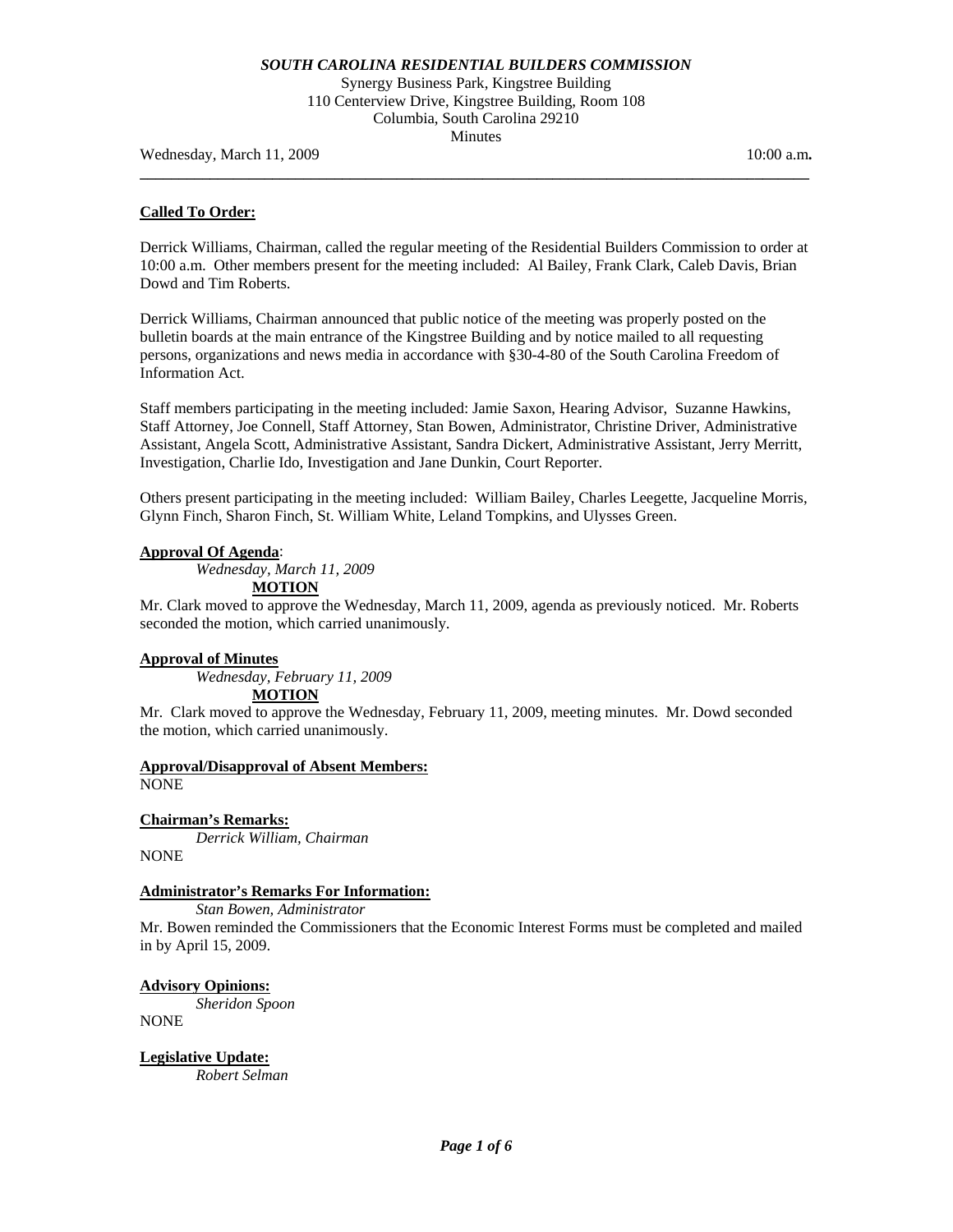Synergy Business Park, Kingstree Building 110 Centerview Drive, Kingstree Building, Room 108 Columbia, South Carolina 29210 Minutes

**\_\_\_\_\_\_\_\_\_\_\_\_\_\_\_\_\_\_\_\_\_\_\_\_\_\_\_\_\_\_\_\_\_\_\_\_\_\_\_\_\_\_\_\_\_\_\_\_\_\_\_\_\_\_\_\_\_\_\_\_\_\_\_\_\_\_\_\_\_\_\_\_\_\_\_\_\_\_\_\_\_\_\_\_\_\_** 

Wednesday, March 11, 2009 **10:00 a.m. 10:00 a.m. 10:00 a.m. 10:00 a.m.** 

Mr. Selman informed the Commission that a Bill was introduced that would increase the builder's minimum dollar amount from Five Thousand Dollars to Fifteen Thousand Dollars, before a bond is required.

# **MOTION**

Mr. Clark made a motion, requesting that staff furnish the Commissioners a copy of all the legislation that has been introduced and a meeting be held to discuss any upcoming legislation. Also, he recommended proposing legislation that would eliminate specialty contractor's license. Mr. Davis seconded the motion, which carried unanimously.

## **Old Business:**

NONE

## **New Business:**

Recommendations of IRC:

## **MOTION**

Mr. Davis made a motion, to approve the recommendations of the Investigative Review Committee. Mr. Bailey seconded the motion, which carried unanimously.

Application Reviews:  *Mr. Charles L. Leegette, III* 

Mr. Leegette appeared before the Commission because he answered "yes" on his on his Specialty Contractor's Application that he has been convicted of pled guilty or nolo contendere to a criminal offense. Due to Mr. Leegette's answer the application could not be processed in a routine manner. Mr. Leegette waived his right to counsel.

Mr. Leegette appeared before the Commission and offered the following testimony. Mr. Leegette testified that he was not convicted for the assault charge but did in fact plead guilty to a criminal domestic charge. He testified that he has learned a lesson and asked the Commission to grant him the opportunity to work.

## **MOTION**

Mr. Bailey made a motion to approve Mr. Leegette's Specialty Contractor's License. Mr. Roberts seconded the motion, which carried unanimously.

## *(This proceeding was recorded by a court reporter in order to produce a verbatim transcript if requested in accordance with the law.)*

## *Mr. Rickey L. Harcrow, II*

Mr. Harcrow was scheduled to appear before the Commission because he answered "yes" that he has been convicted of pled guilty or nolo contendere to a criminal offense. Also, Mr. Harcrow answered "no" there have not been any judgments, liens or claims filed against his or his business entities that he has been associated with within the past five (5) years, when in fact there was a judgment listed on his credit report. Due to Mr. Harcrow's answer the application could not be processed in a routine manner.

### Mr. Harcrow did not appear. No action was taken.

## *(This proceeding was recorded by a court reporter in order to produce a verbatim transcript if requested in accordance with the law.)*

### Reinstatement: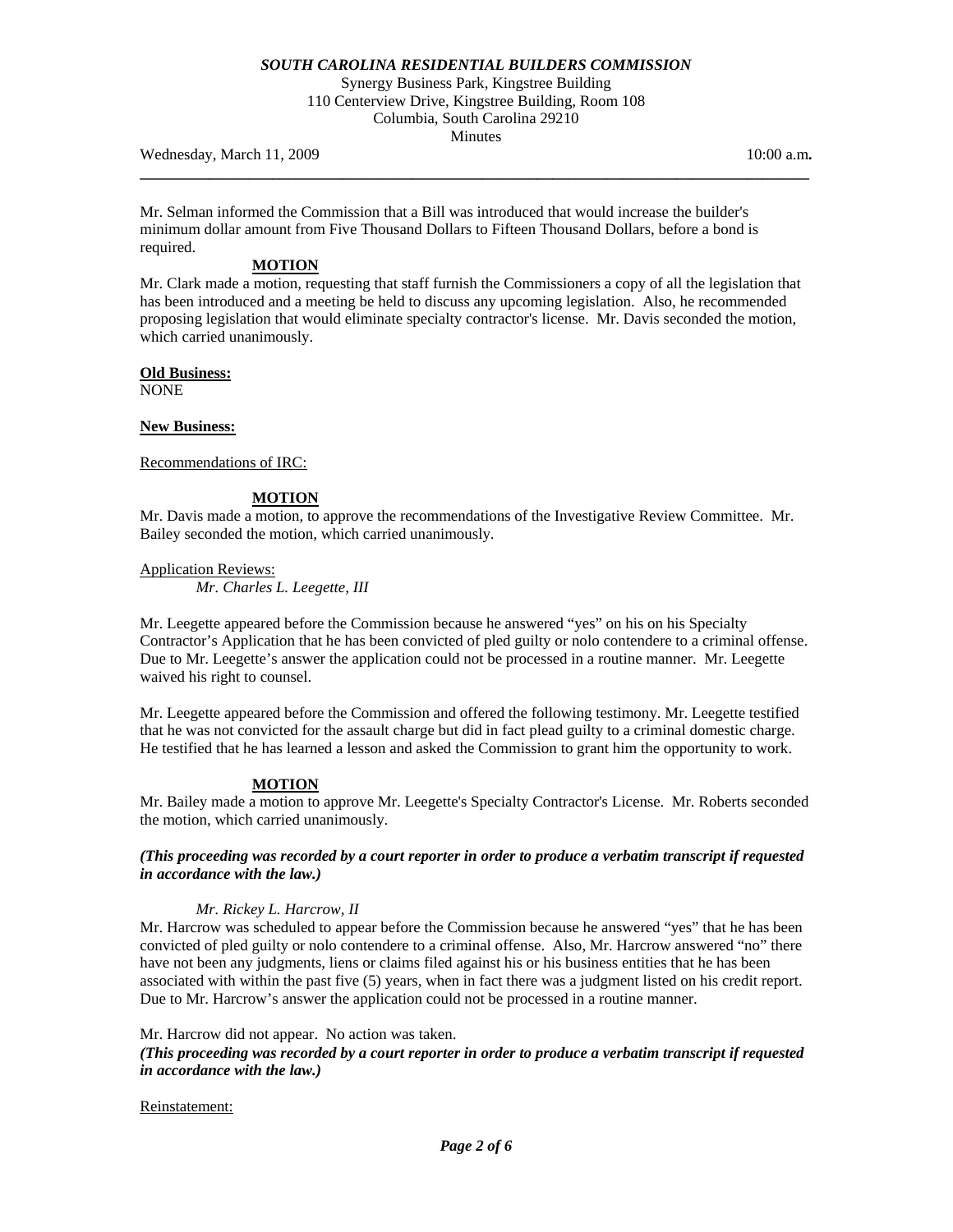Synergy Business Park, Kingstree Building 110 Centerview Drive, Kingstree Building, Room 108 Columbia, South Carolina 29210 Minutes

**\_\_\_\_\_\_\_\_\_\_\_\_\_\_\_\_\_\_\_\_\_\_\_\_\_\_\_\_\_\_\_\_\_\_\_\_\_\_\_\_\_\_\_\_\_\_\_\_\_\_\_\_\_\_\_\_\_\_\_\_\_\_\_\_\_\_\_\_\_\_\_\_\_\_\_\_\_\_\_\_\_\_\_\_\_\_** 

Wednesday, March 11, 2009 **10:00 a.m. 10:00 a.m. 10:00 a.m. 10:00 a.m.** 

#### *William Bailey*

Mr. Bailey appeared before the Commission requesting that his Residential Builders License be reinstated. Mr. Bowen informed the Commission that Mr. Bailey was issued a "Do Not Renew Order," on August 2006, and September 13, 2006. A hearing was held on September 27, 2007, and the Hearing Officer recommended that a claim be filed against Mr. Bailey's bond. Mr. Bailey license expired on June 30, 2004.

Mr. Bailey testified that he do not want his Residential Builder's License reinstated. He didn't know there was a problem with his license until he tried to renew his General Contractor's License. He presented a letter to the Commission from Stuart Allan & Associates, Inc., stating Mr. Bailey has made payment arrangements to make restitution with the bonding company.

#### **MOTION**

Mr. Bailey made a motion to approve, that Mr. Bailey has provided sufficient evidence to the Commission that he has made arrangements to make restitution with the bonding company. Mr. Davis seconded the motion, which carried unanimously.

*(This proceeding was recorded by a court reporter in order to produce a verbatim transcript if requested in accordance with the law.)* 

Citations:

*Joseph W. Brewer* 

### **MOTION**

Mr. Davis made a motion, to approve the citation against Mr. Brewer. Mr. Dowd seconded the motion, which carried unanimously.

*(This proceeding was recorded by a court reporter in order to produce a verbatim transcript if requested in accordance with the law.)* 

*William "Mac" Jeffords*  **MOTION**

Mr. Bailey made a motion, to approve the citation against Mr. Jeffords. Mr. Davis seconded the motion, which carried unanimously.

*(This proceeding was recorded by a court reporter in order to produce a verbatim transcript if requested in accordance with the law.)* 

Approval of Administrator's Report & Recommendation For Bond Claim

 *Andrew Stenhouse- Case # 2007-534* 

### **MOTION**

Mr. Bailey made a motion, to approve the Administrator's Report and Recommendations for Bond Claim against Mr. Stenhouse. Mr. Davis seconded the motion, which carried unanimously.

*(This proceeding was recorded by a court reporter in order to produce a verbatim transcript if requested in accordance with the law.)* 

*St. William White – Case #2007-462* 

Mrs. Christa Bell represented the State. Ms. Bell informed the Commission that a full order was issued by the Commission. Part of the order required a call on the bond if the corrective action was not taken. The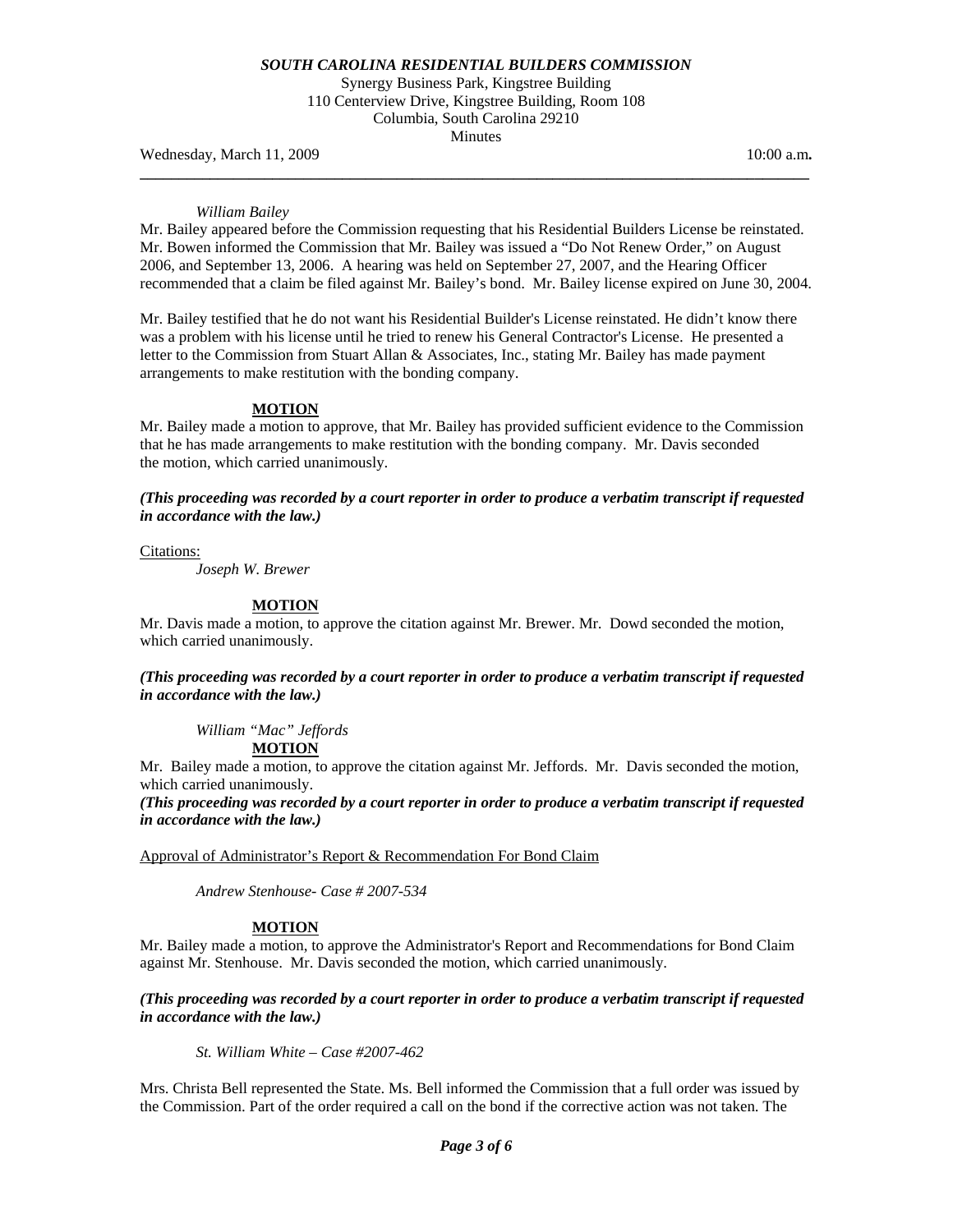Synergy Business Park, Kingstree Building 110 Centerview Drive, Kingstree Building, Room 108 Columbia, South Carolina 29210 Minutes

**\_\_\_\_\_\_\_\_\_\_\_\_\_\_\_\_\_\_\_\_\_\_\_\_\_\_\_\_\_\_\_\_\_\_\_\_\_\_\_\_\_\_\_\_\_\_\_\_\_\_\_\_\_\_\_\_\_\_\_\_\_\_\_\_\_\_\_\_\_\_\_\_\_\_\_\_\_\_\_\_\_\_\_\_\_\_** 

Wednesday, March 11, 2009 **10:00 a.m. 10:00 a.m. 10:00 a.m.** 

order was not appealed. There were code issues and they were established by the Board Order. The administrator has requested that a bond claim be filed.

Mr. White appeared before the Commission and offered the following testimony. Mr. White testified that he sent in an appeal. He turned in his renewal information in and never received his license. He contacted the office and was informed that they had some construction going on and informed him to give a few days. He then received his check and renewal application back in the mail. He sent information to Ms. Bell and Mr. Bowen to that affect. He testified that he informed Mrs. Bell and Mr. Bowen that he was not going to be able to get the work done on the allotted time because he couldn't get his license renewed. Also, he had other obligations pending.

#### **MOTION**

Mr. Bailey made a motion, to approve the Administrator's Report and Recommendations for Bond Claims against Mr. White. Mr. Dowd seconded the motion which carried unanimously.

*(This proceeding was recorded by a court reporter in order to produce a verbatim transcript if requested in accordance with the law.)* 

*Jennifer Mellott- Case #2007-176* 

### **MOTION**

Mr. Davis made a motion, to approve the Administrator's Report and Recommendations for Bond Claims against Ms. Mellott. Mr. Dowd seconded the motion, which carried unanimously.

*(This proceeding was recorded by a court reporter in order to produce a verbatim transcript if requested in accordance with the law.)* 

## **Hearing Officer's Recommendation's for Bond Claim:**

 *Kelvin A. Clark* 

Mr. Clark was not present.

## **MOTION**

Mr. Davis made a motion, to approve the Hearing Officer's Recommendations for Bond Claims against Mr. Clark. Mr. Dowd seconded the motion, which carried unanimously.

*(This proceeding was recorded by a court reporter in order to produce a verbatim transcript if requested in accordance with the law.)* 

*James A. Baxley* 

Mr. Dowd asked to be recused because of a business relationship with Mr. Baxley. Mr. Baxley was not present.

### **MOTION**

Mr. Bailey made a motion, to approve the Hearing Officer's Recommendations for Bond Claims against Mr. Baxley. Mr. Davis seconded the motion, which carried unanimously.

*(This proceeding was recorded by a court reporter in order to produce a verbatim transcript if requested in accordance with the law.)*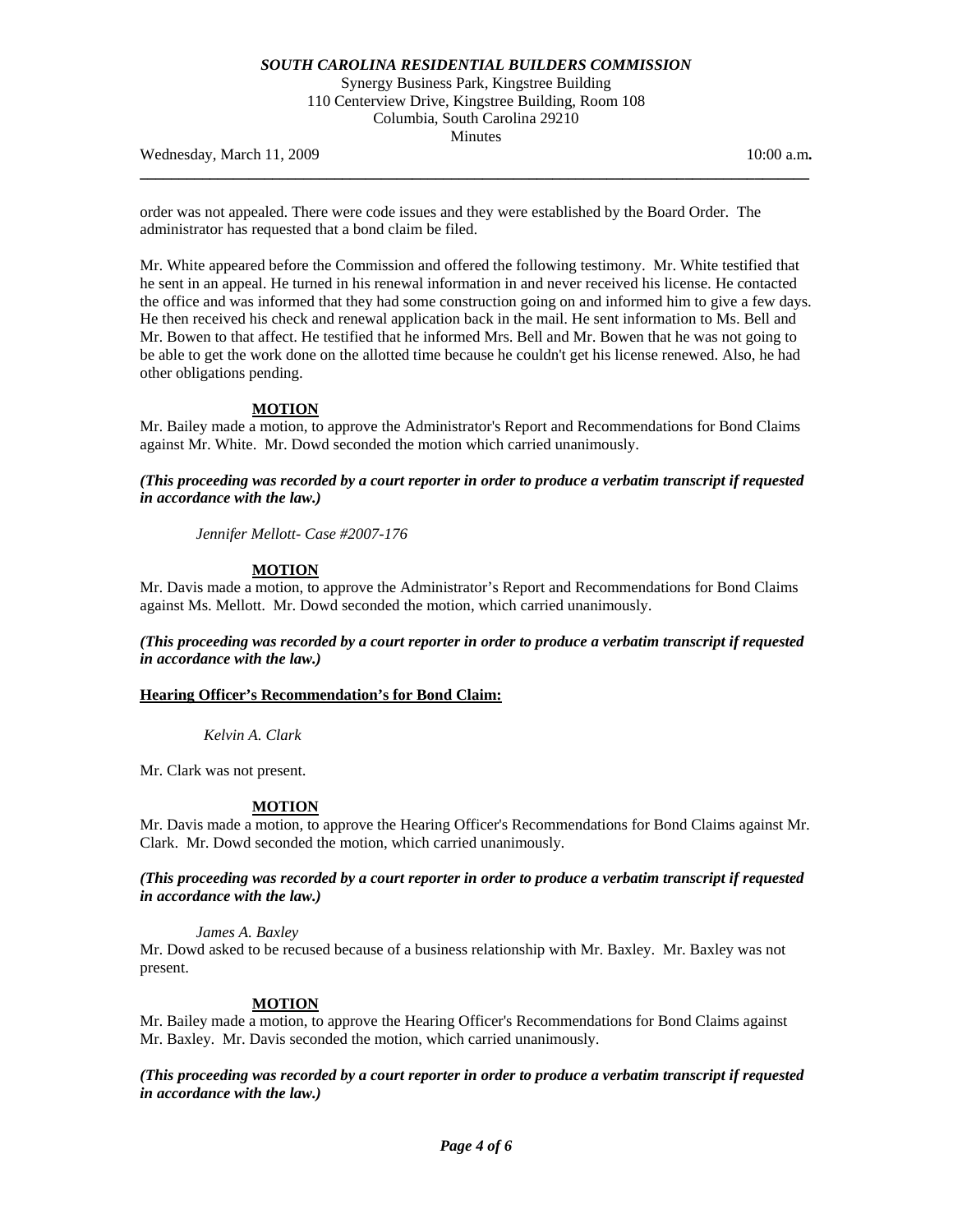Synergy Business Park, Kingstree Building 110 Centerview Drive, Kingstree Building, Room 108 Columbia, South Carolina 29210 Minutes

**\_\_\_\_\_\_\_\_\_\_\_\_\_\_\_\_\_\_\_\_\_\_\_\_\_\_\_\_\_\_\_\_\_\_\_\_\_\_\_\_\_\_\_\_\_\_\_\_\_\_\_\_\_\_\_\_\_\_\_\_\_\_\_\_\_\_\_\_\_\_\_\_\_\_\_\_\_\_\_\_\_\_\_\_\_\_** 

Wednesday, March 11, 2009 **10:00 a.m. 10:00 a.m. 10:00 a.m. 10:00 a.m.** 

*Tom Adams* 

Mr. Adams was not present. The homeowner was present at the hearing.

# **MOTION**

Mr. Bailey made a motion, to approve the Hearing Officer's Recommendations for Bond Claims against Mr. Adams. Mr. Davis seconded the motion, which carried unanimously.

## *(This proceeding was recorded by a court reporter in order to produce a verbatim transcript if requested in accordance with the law.)*

Appeal of Hearing Officer's Recommendation's for Bond Claim:  *Jim Brodeur*  Mr. Brodeur was not present.

## **MOTION**

Mr. Davis made a motion to deny Mr. Brodeur request to appeal the Hearing Officer's Recommendation's for Bond Claim. Mr. Dowd seconded the motion, which carried unanimously.

*(This proceeding was recorded by a court reporter in order to produce a verbatim transcript if requested in accordance with the law.)* 

Hearing Officer's Recommendations (Administrative Hearings)

 *Lynard Oxendine – Case No.: 2008-256* 

**MOTION**

Mr. Roberts made a motion to approve the Hearing Officer's Recommendations against Mr. Oxendine. Mr. Bailey seconded the motion, which carried unanimously.

## *(This proceeding was recorded by a court reporter in order to produce a verbatim transcript if requested in accordance with the law.)*

*Reginald Long – Case No.: 2006-582, 2008-372* 

## **MOTION**

Mr. Bailey made a motion to approve the Hearing Officer's Recommendations against Mr. Long. Mr. Clark seconded the motion, which carried unanimously.

*(This proceeding was recorded by a court reporter in order to produce a verbatim transcript if requested in accordance with the law.)* 

*Jeff Scott Linette – Case No.: 2008-367, 2008-404* 

Mr. Linette was not present.

## **MOTION**

Mr. Bailey made a motion to approve the Hearing Officer's Recommendations against Mr. Linette. Mr. Davis seconded the motion, which carried unanimously.

*(This proceeding was recorded by a court reporter in order to produce a verbatim transcript if requested in accordance with the law.)* 

 *John Hickman – Case No.: 2008-248*